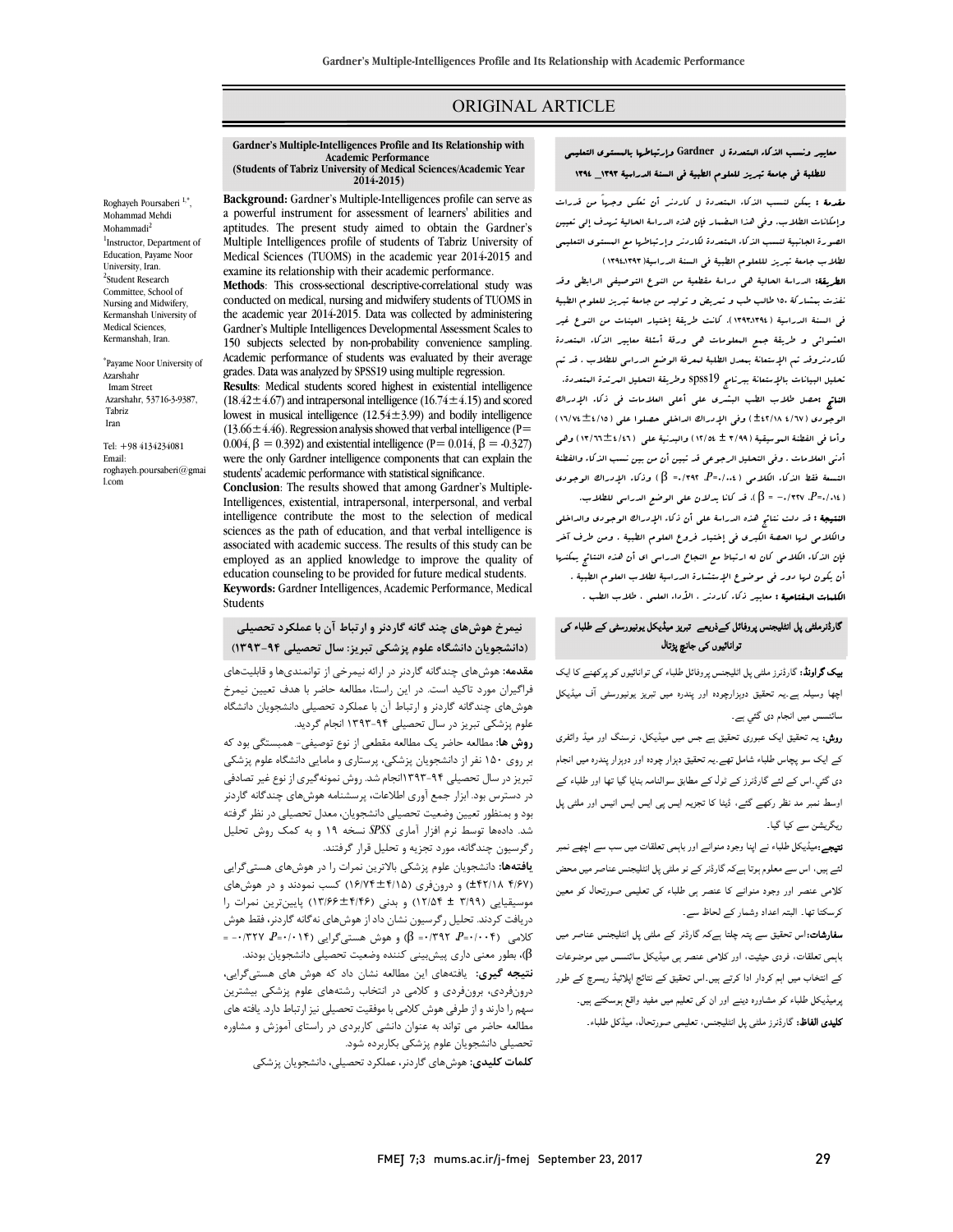## **INTRODUCTION**

 Intelligence is one of the most significant factors of human adaptation to environment and thus how different individuals react to the method of education (1). The concept of concept to a multidimensional one (2). In this context, Gardner's multiple intelligences theory has opened new horizons for researchers to understand human intelligence and its relation with the efficacy of education process. As such, this theory can have significant effects on evaluation of learning<br>process and accdemic performance (3) intelligence has gone through an evolution from a monolithic process and academic performance (3).

Gardner believes that intelligence is "the capacity to solve problems or to fashion products that are valued in one or more cultural setting" (4). The basic concept of his theory is birth, people may develop a variety of particular talents and can be stronger in one or more aspects of intelligence and that people could be intelligent in more than one way. Since less so in others (5).

 One of Gardner's intelligence dimensions is the interpersonal allows the person to communicate with others. Typically, teachers, university professors, politicians, religious leaders, therapists, traders, and salesmen rely on interpersonal intelligence. According to Gardner, interpersonal intelligence intelligence for their work (4).

miemgence for their work (4).<br>Another dimension of Gardner's intelligence theory is the intrapersonal intelligence. This intelligence reinforces a person's ability to know himself, become aware of his inner feelings, dreams and desires, to understand his role in weaknesses. Researchers, theorists, and philosophers need to have a high level of intrapersonal intelligence (6). People with naturalist intelligence are able to classify and identify different subjects based on their similarities and differences believes that scientists, poets, artists, social scientists, hunters, farmers, and gardeners receive a high score in this dimension of intelligence (7). The existential intelligence allows people to raise profound questions about life, death, with the fields of philosophy, religion, and aesthetics, and usually philosophers, religious leaders, artists and architects receive a high score in this intelligence (8). People with high verbal/linguistic intelligence are able to use their verbal and and university professors, writers, lawyers, religious leaders, poets, journalists and translators often receive a high score in this intelligence (9). The logical/mathematical intelligence allows people to use reasoning, logic and humbers more<br>effectively and to think conceptually with the help of numerical and logical patterns. People with high logical/mathematical intelligence are good at dividing and classifying information, working with abstract concepts and following a long chain of arguments, planning and conducting controlled experiments, enquiring about natural phenomena, performing complex mathematical calculations, and working with geometric shapes. Scientists, researchers, engineers, computer programmers, mathematicians, and relationships with others, and to discover his strengths and including visible and latent capacities and features. Gardner and their role in the world. This intelligence is associated written language and vocabulary more sensibly. Teachers allows people to use reasoning, logic and numbers more understanding their relationship with each other, using or

 bodily/Kinetic intelligence is another aspect of Gardner's theory. This intelligence allows people to effectively control their body movements, use objects, maintain a good sense of balance, and achieve better hand-eye coordination. This using body language, handcrafting, acting, imitation, use of hands to make or create things, and in expressing feelings through body language (4). People with high level of this intelligence are able to produce and understand music, and react to music immediately, either by admiration or by criticism. Musicians, composers and singers strongly rely on this particular intelligence (6, 10). The visual/spatial intelligence refers to the ability to understand visual phenomena. People reading, writing, understanding graphs and shapes, they have a good sense of direction. Sailors, engineers, mechanics, architects, inventors, sculptors, and interior designers benefit accountants need a high level of this intelligence (10). The intelligence is important for dancing, physical fitness, exercise, can think through sounds, rhythms and musical patterns. They with high visual/spatial intelligence are good at making puzzles, from this intelligence in their work (8).

 Since the choice of academic discipline is one of the critical issues of education system, has profound social, political and cultural dimensions, and is the basis for success or failure to provide high-quality labor with right academic and high school and college students need to be provided with proper, efficient, up-to-date, and compassionate educational counseling equipped with latest learning and assessment tools so as to ensure the quality of future human resources. One of academic discipline and future occupational skills of students is their ability in each category of intelligence as described by theorists such as Gardner. Review of prior studies indicates that given the wide variety of theoretical views regarding the considered as a reliable predictor of academic performance, but it cannot be ignored either. For example, studies of many researchers have proven the undeniable role of intelligence in academic performance  $(11-14)$ . But other studies such as the not a good predictor ofacademic performance (15). A research by McMahon and Rose has shown that students who receive high scores in Gardner's logical intelligence are more ں<br>یا shown that talent of students in this area leads to an improved<br>academic performance (16). psychological skills for the occupations required by nation, the most important variables associated with the choice of constituent components of intelligence, intelligence cannot be one conducted by Neisser et al. reports that intelligences are successful in reading comprehension (7). Snyder has also academic performance (16).

 Review of the related research literature shows that only a few studies have been dedicated to this particular subject, inconsistent. Therefore, the present study was conducted to determine the Gardner's multiple-intelligences profile of students of Tabriz University of Medical Sciences (TUOMS) during the academic year 2014-2015 and examine its  $\overline{a}$ and interestingly their results have been partially relationship with their academic performance.

## **METHODS**

### *Design, setting and participants*

 This cross-sectional descriptive-correlational study was conducted on 150 medical, nursing and midwifery students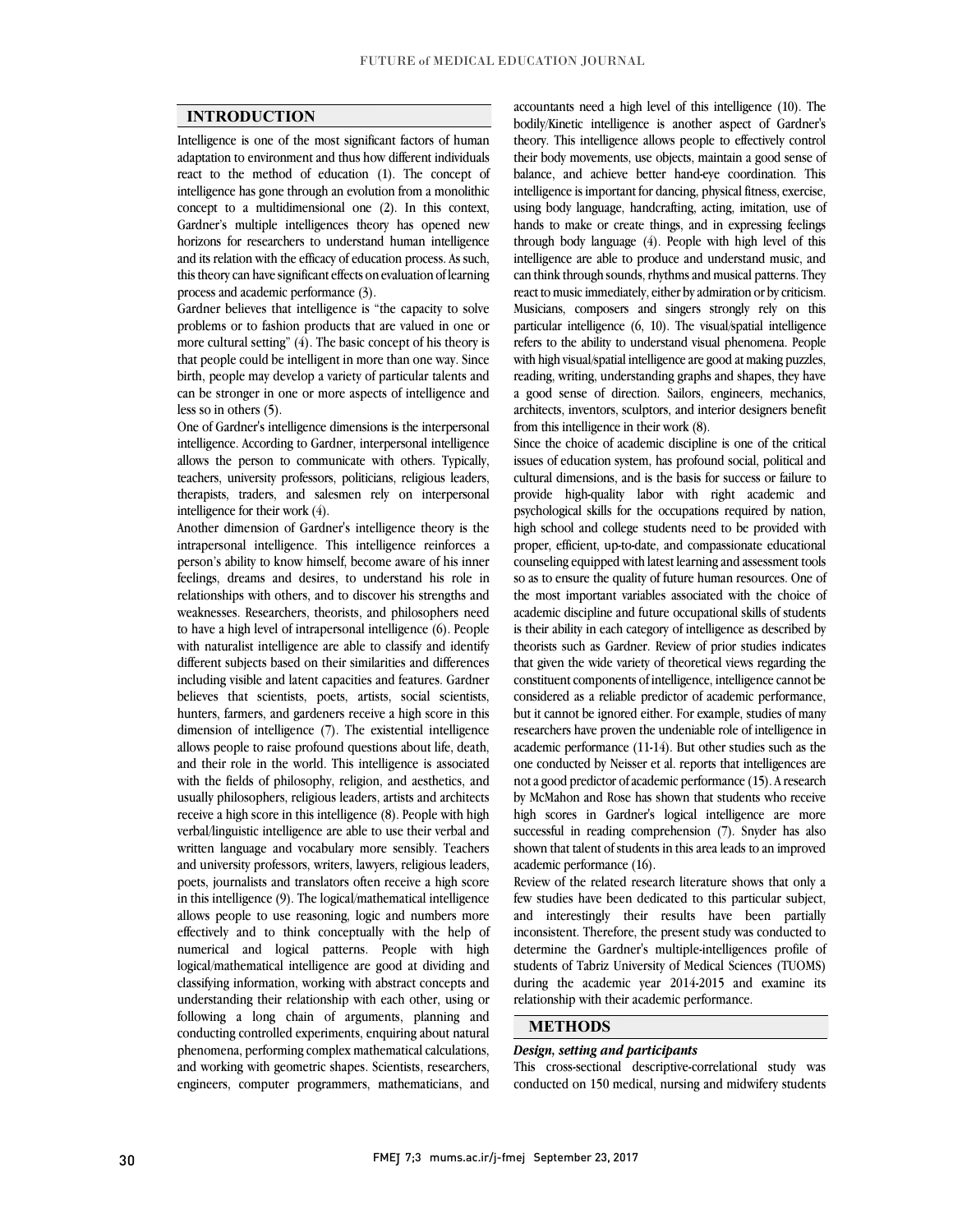of TUOMS during the second semester of the academic year<br>2014.2015. The seconds sites  $(n-150)$  and selected for a population size of 500 people using the sample size formula with 95% confidence level and permissible error of 8%. Then for each of the fields (medical, nursing and midwifery), 2014-2015. The sample size  $(n=150)$  was calculated for a a sample size proportional to size was calculated.

a sample size proportional to size was calculated.<br>The inclusion criteria were informed consent of participants and progression to at least the second year of education. The exclusion criterion was the failure to fill the questionnaire in full. Subjects were selected by non-probability convenience and coordination with university staff, the students residing in the university dormitory were briefed about the study and then questionnaires were distributed among those who were willing to participate. In the briefing, the purpose of the study confidentiality of their identity and inputs. Participants were asked to carefully read the entire questionnaires, answer all questions, and ask researchers to clarify possible ambiguities. sampling. For this purpose, after preparing the questionnaires was explained and students were ensured about the *Measures and data collection*

measures ana aata couection<br>Academic performance of students was evaluated by their average grades. Gardner's intelligence dimensions profile of students at TUOMS was obtained by Multiple Intelligences Developmental Assessment Scales (MIDAS) questionnaire. This questionnaire has been designed by Hurmoz and Dogas questionnaire, which has 45 questions devised based on six- item Likert scale, measures the intelligences of respondent as defined by Gardner's multiple intelligence theory. In this measured by 5 questions; more specifically, musical intelligence is measured by questions 1 to 5, bodily intelligence by questions 6 to 10, visual intelligence by questions 11 to 15, logical intelligence by questions 16 to 20, intelligence by questions  $21 \text{ to } 29$ , interpersonal intelligence by questions  $26$  to  $30$ , intrapersonal intelligence by questions 31 to 35, naturalist intelligence by questions 36 and has been translated into Persian by Hosseini. This questionnaire, each of the 9 intelligence components is verbal intelligence by questions 21 to 25, interpersonal to 40 , and existential intelligence by questions 41 to 45.

 confirmed in several studies. A study by Pishghadam and Moafyan has reported a reliability of 0.78-0.89 for the questionnaire subscales and a reliability of 0.93 for the entire questionnaire (17). A study by Mostaphapoor has also alpha, and was calculated to 0.692 for musical intelligence, 0.614 for bodily intelligence, 0.666 for visual intelligence, 0.536 for logical intelligence, 0.530 for verbal intelligence, intelligence, 0.755 for naturalist intelligence, 0.752 for Validity and reliability of this questionnaire have been reported a total reliability of 76% for this questionnaire (18). In the present study, reliability was evaluated by Cronbach's 0.772 for interpersonal intelligence, 0.704 for intrapersonal existential intelligence, 0.897 for the entire questionnaire. *Statistical analyses*

 Collected data was analyzed in SPSS19 using descriptive deviation) and inferential statistics (multiple regression analysis) to determine whether academic performance can statistics (frequency and percentage, mean and standard be predicted by Gardner's intelligence dimensions.

## **RESULTS**

 In this study, 118 (78.5%) of the students were female and 32 (21.5%) of students were male. Respondents aged between 18 to 42 years old. Other demographic specifications of the subjects are presented in Table 1. Distribution of Gardner's on average, medical students score highest in the existential, intrapersonal and interpersonal intelligences and score lowest in the musical and bodily intelligences, nursing students score highest in the existential, intrapersonal intelligences and score lowest in the musical and bodily intelligences, and midwifery intrapersonal intelligences and score lowest in the musical intelligence. With the effect of academic discipline excluded, TUOMS students score highest in the existential and intrapersonal intelligences and score lowest in the musical and intelligence dimensions among TUOMS students showed that, students score highest in the existential, verbal, naturalist, bodily intelligences (Table 1).

| Table 1. Descriptive statistics of study variables <sup>*</sup> |                  |                  |                  |                  |  |  |  |  |  |  |
|-----------------------------------------------------------------|------------------|------------------|------------------|------------------|--|--|--|--|--|--|
| Variable                                                        | Medical          | nursing          | midwifery        | Total            |  |  |  |  |  |  |
| Age                                                             | $26.76 \pm 7.34$ | $25.47 \pm 4.83$ | $21.56 \pm 1.29$ | $24.67 \pm 5.56$ |  |  |  |  |  |  |
| Academic performance                                            | $14.24 \pm 1.48$ | $15.24 \pm 1.84$ | $14.54 \pm 1.46$ | $14.68 \pm 1.65$ |  |  |  |  |  |  |
| Musical intelligence                                            | $12.26 \pm 4.54$ | $11.91 \pm 3.39$ | $13.56 \pm 3.93$ | $12.54 \pm 3.99$ |  |  |  |  |  |  |
| <b>Bodily intelligence</b>                                      | $13.88 \pm 5.06$ | $12.66 \pm 3.37$ | $14.56 \pm 4.46$ | $13.66 \pm 4.46$ |  |  |  |  |  |  |
| Visual intelligence                                             | $13.79 \pm 4.46$ | $14.81 \pm 4.01$ | $14.91 \pm 4.65$ | $14.51 \pm 4.46$ |  |  |  |  |  |  |
| Logical intelligence                                            | $14.56 \pm 3.92$ | $13.17 \pm 3.62$ | $14.41 \pm 3.33$ | $14.01 \pm 3.66$ |  |  |  |  |  |  |
| Verbal intelligence                                             | $15.76 \pm 3.41$ | $14.83 \pm 3.63$ | $16.84 \pm 4.71$ | $15.77 \pm 3.98$ |  |  |  |  |  |  |
| Interpersonal intelligence                                      | $16.06 \pm 4.88$ | $15.25 \pm 4.33$ | $15.15 \pm 4.67$ | $15.49 \pm 4.61$ |  |  |  |  |  |  |
| Intrapersonal intelligence                                      | $17.08 \pm 4.21$ | $16.55 \pm 4.28$ | $16.59 \pm 4.07$ | $16.74 \pm 4.15$ |  |  |  |  |  |  |
| Naturalist intelligence                                         | $14.62 \pm 5.81$ | $13.52 \pm 3.68$ | $16.28 \pm 4.22$ | $4.74 \pm 4.78$  |  |  |  |  |  |  |
| <b>Existential intelligence</b>                                 | $19.41 \pm 5.11$ | $18.01 \pm 4.89$ | $17.84 \pm 3.81$ | $18.42 \pm 4.67$ |  |  |  |  |  |  |

٦

Ξ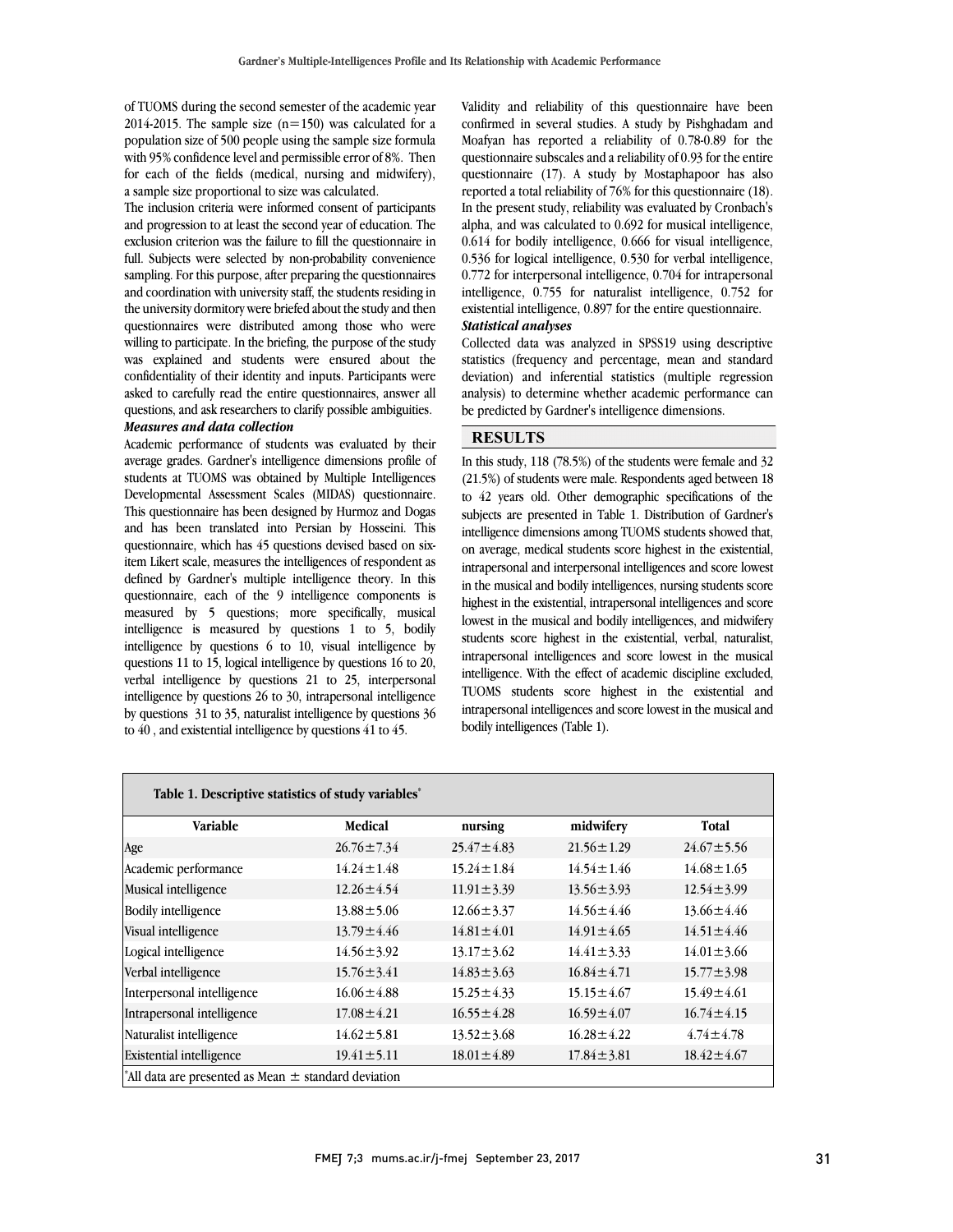| Table 2. Results of simultaneous multiple regression analysis |                |                |                             |                |                              |                      |                |  |  |  |
|---------------------------------------------------------------|----------------|----------------|-----------------------------|----------------|------------------------------|----------------------|----------------|--|--|--|
| <b>Predictor variable</b>                                     | $\mathbf R$    | $\mathbb{R}^2$ | unstandardized coefficients |                | standardized<br>coefficients | $\mathbf t$          | P              |  |  |  |
|                                                               |                |                | B                           | S.E            | <b>B</b> eta                 |                      |                |  |  |  |
| Constant                                                      | 0.349<br>0.155 |                | 15.099                      | 0.913          |                              | 16.544               | 0.0001         |  |  |  |
| Musical intelligence                                          |                |                | $-0.38$<br>$-0.021$         | 0.048<br>0.044 | $-0.091$<br>$-0.057$         | $-0.784$<br>$-0.484$ | 0.435<br>0.631 |  |  |  |
| Bodily intelligence                                           |                |                | $-0.021$                    | 0.044          | $-0.057$                     | $-0.484$             | 0.631          |  |  |  |
| Visual intelligence                                           |                |                | 0.077                       | 0.039          | 0.204                        | 1.974                | 0.051          |  |  |  |
| Logical intelligence                                          |                |                | $-0.064$                    | 0.054          | $-0.143$                     | $-1.195$             | 0.235          |  |  |  |
| Verbal intelligence                                           |                |                | 0.163                       | 0.055          | 0.392                        | 2.982                | 0.004          |  |  |  |
| Interpersonal<br>intelligence                                 |                |                | $-0.018$                    | 0.049          | $-0.051$                     | $-0.374$             | 0.709          |  |  |  |
| Intrapersonal<br>intelligence                                 |                |                | 0.016                       | 0.055          | 0.041                        | 0.295                | 0.769          |  |  |  |
| Naturalist<br>intelligence                                    |                |                | $-0.021$                    | 0.044          | $-0.056$                     | $-0.448$             | 0.655          |  |  |  |
| Existential<br>intelligence                                   |                | $-0.116$       | 0.046                       | $-0.327$       | $-2.516$                     | 0.014                |                |  |  |  |

 Table 2 shows the results of simultaneous multiple regression Gardner's intelligence dimensions. According to the results, Gardner's intelligence components account for 15 percent of variance in students' academic performance, and the verbal intelligence  $(P= 0.004, \beta = 0.392)$  and the existential intemperice  $(r = 0.014, p = 0.527)$  are the only intemperice<br>components that can explain the students' academic j analysis of relation between academic performance and intelligence ( $P = 0.014$ ,  $\beta = -0.327$ ) are the only intelligence performance with statistical significance.

## **DISCUSSION**

 This study aimed to determine the Gardner's MI profile of TUOMS students and its relationship with their academic performance. Distribution of Gardner's intelligence dimensions showed that excluding the effect of academic discipline, TUOMS students score highest in the existential, score lowest in the musical and bodily intelligences. The results also showed that on average, medical students score highest in the existential, intrapersonal, interpersonal, and verbal intelligences and score lowest in the musical and existential, intrapersonal, and interpersonal intelligences and score lowest in the musical intelligence, and midwifery students score highest in the existential, verbal, interpersonal, and intrapersonal intelligences and score<br>lowest in the musical intelligence. These results are consistent with the findings of Ansari et al, Lobo et al, Gonzalez et al. regarding the distribution of Gardner's intelligence dimensions among medical students (5, 11, 12, Martinez on how medical students score high in intrapersonal and interpersonal intelligences but not with his report on high scores of these students in musical and intrapersonal, interpersonal, and verbal intelligences and bodily intelligences, nursing students score highest in the interpersonal, and intrapersonal intelligences and score 19). These results are also consistent with the report of bodily intelligences (13).

The second objective of this study was to determine whether

 any of the intelligence scores can predict the academic analysis, verbal and existential intelligences are both significant predictors of academic performance. However, while verbal intelligence predicts the academic performance positively (with direct association), existential intelligence positive association between verbal intelligence and academic performance has also been reported in some studies which have reported that students who had high scores in Gardner's verbal intelligence had a better academic association of existential intelligence with academic performance are inconsistent with the aforementioned studies. This inconsistency can be theoretically explained by the reports of Martin and Gardner (20, 21). In traditional intelligence are generally ignored, so only the students who have high logical and verbal intelligences can excel in their education. In fact, such systems ignore that every student, whether in college or high school, can be seen as a unique Each prism decomposes the sunlight, which unlike its appearance is composed of different colors, into a unique color spectrum, containing not only the visible and distinct eye. Some people consider general intelligence as the sunlight, that is, a monolithic concept that can be either weak or strong. But Gardner's theory argues that each person, like a prism, can turn the seemingly monolithic general different types. Sometimes these intelligences are perceptible and obvious, but sometimes they are latent and need to be discovering an explored. It is therefore necessary to provide a set of diverse and yet coherent educational approaches to allow all students express and exploit their performance. According to the results of multiple regression does so negatively (with inverse association). The significant performance. However, our results regarding the inverse education systems such as Iran's, many dimensions of prism with a range of intelligences like a color spectrum. colors but also UV and infrared rays that are invisible to the intelligence into a unique spectrum of intelligences of